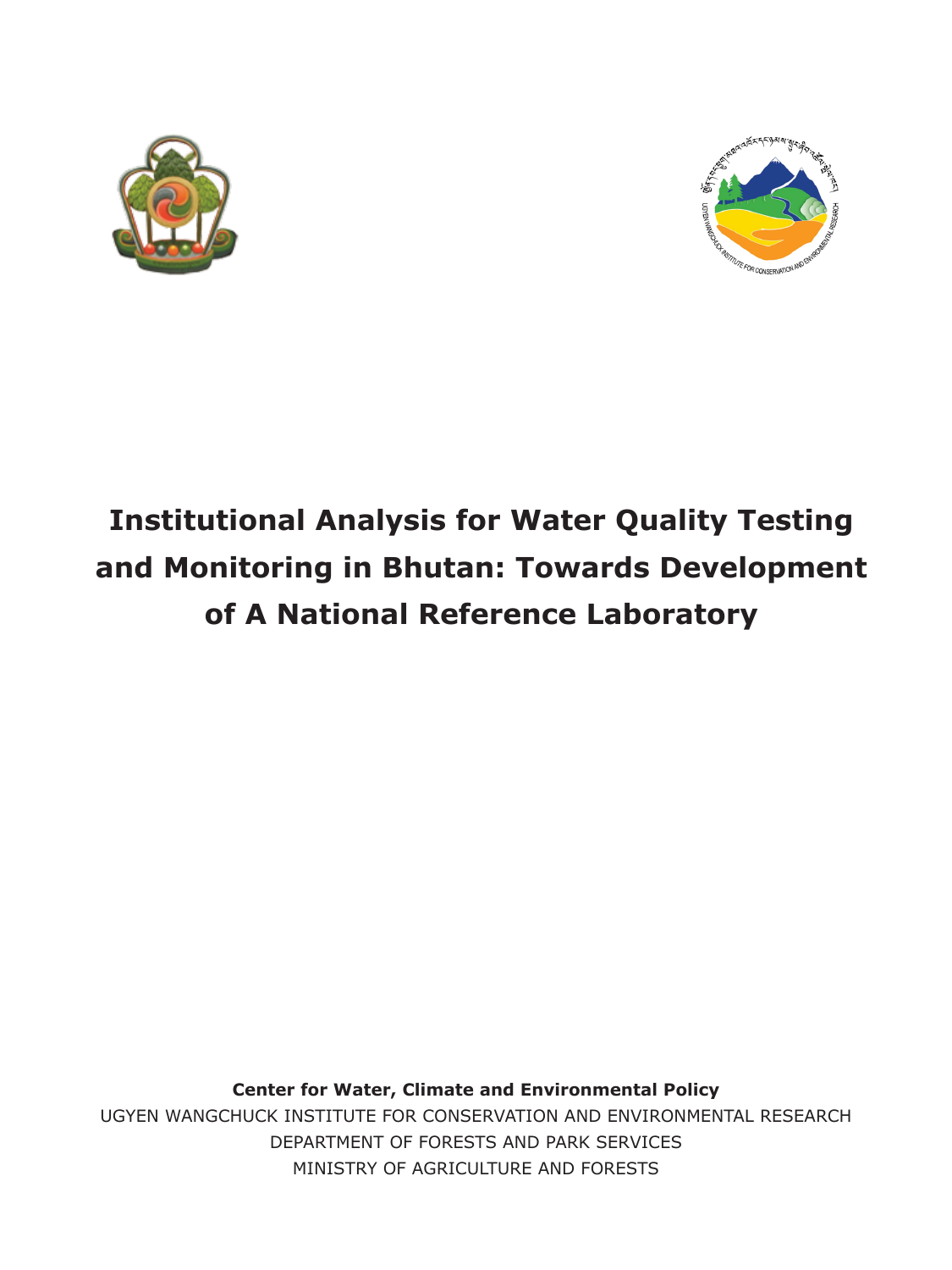### **Prepared by:**

Dawa Yoezer Norbu Wangdi Kelly Tobden Dorji Tamang

### **Design & Layout:**

Tshering Dendup

### **Citation:**

Yoezer, D., Wangdi, N., Tamang, K.T.D. (2018). *Institutional Analysis for Water Quality Testing and Monitoring in Bhutan: Towards Development of A National Reference Laboratory. UWICER Press, Lamai Goempa, Bumthang.*

### **ISBN: 978-99980-812-4-6**

#### **Disclaimer:**

The views and interpretations in this publication are those of the author(s). They are not attributable to UWICER or DoFPS and do not imply the expression of any opinion concerning the legal status of any country, territory, city or area of its authorities, or concerning the delimitation of its frontiers or boundaries, or the endorsement of any product.

© UWICER Press 2018. All rights reserved.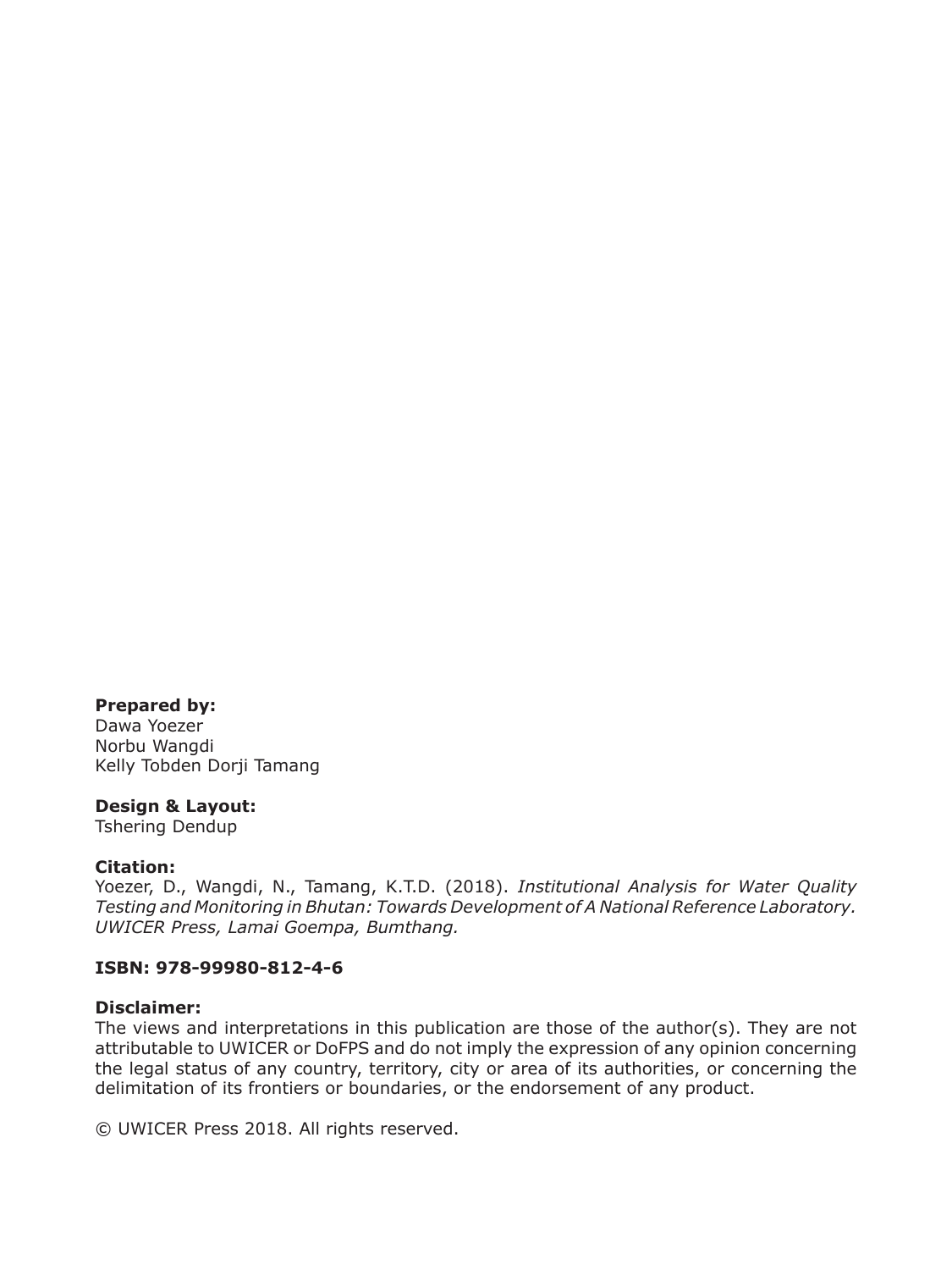### **ACRONYMS**

| MoH            | Ministry of Health                                                    |
|----------------|-----------------------------------------------------------------------|
| <b>RCDC</b>    | Royal Centre for Disease Control                                      |
| <b>RSPN</b>    | Royal Society for Protection of Nature                                |
| <b>BHU</b>     | <b>Basic Health Unit</b>                                              |
| <b>BAFRA</b>   | Bhutan Agriculture and Food Regulatory Authority                      |
| <b>BDWQS</b>   | Bhutan Drinking Water Quality Standard                                |
| <b>CNR</b>     | College of Natural Resources                                          |
| <b>ISO</b>     | International Organization for Standardization                        |
| <b>DoFPS</b>   | Department of Forests and Park Services                               |
| <b>INSTAAR</b> | Institute of Arctic and Alpine Research                               |
| MoAF           | Ministry of Agriculture and Forests                                   |
| <b>MoWHS</b>   | Ministry of Work and Human Settlement                                 |
| <b>NCHM</b>    | National Center for Hydrology and Meteorology                         |
| <b>NECS</b>    | National Environment Commission Secretariat                           |
| <b>NSSC</b>    | National Soil Services Center                                         |
| <b>NVE</b>     | Norwegian Water Resources and Energy Directorate                      |
| <b>RUB</b>     | Royal University of Bhutan                                            |
| <b>RDWQMS</b>  | Rural Drinking Water Quality Monitoring System                        |
| <b>UWICER</b>  | Ugyen Wangchuck Institute for Conservation and Environmental Research |
| <b>UDWOMS</b>  | Urban Drinking Water Quality Monitoring System                        |
| <b>USA</b>     | The United States of America                                          |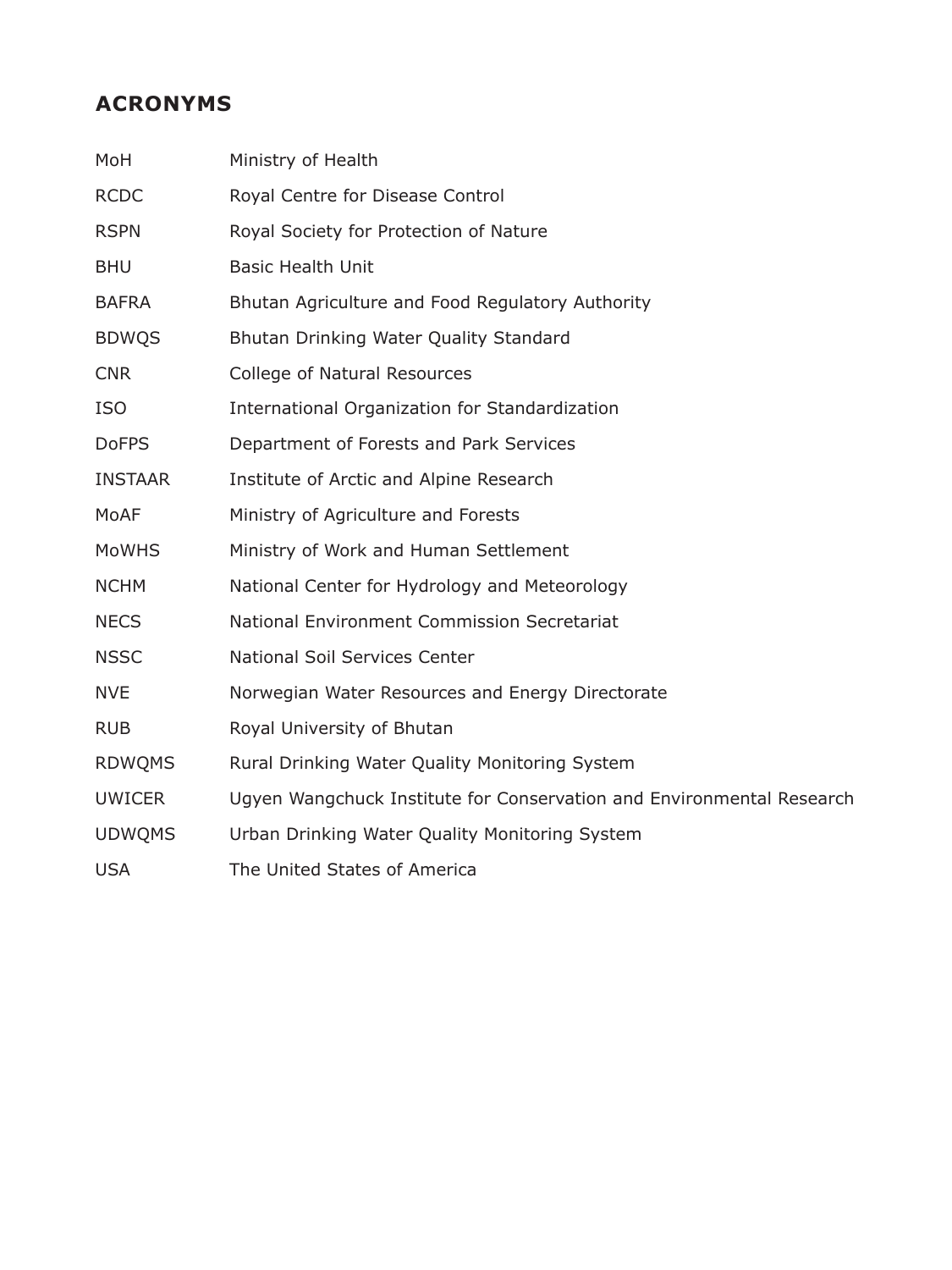### **TABLE OF CONTENTS**

| Acronym                                                       | iii            |  |  |
|---------------------------------------------------------------|----------------|--|--|
| Rationale<br>1.                                               | 2              |  |  |
| Objectives<br>2.                                              | 2              |  |  |
| Methodology<br>3.                                             | 2              |  |  |
| Survey Findings<br>4.                                         | 2              |  |  |
| 4.1. Institutions and Mandates                                | 2              |  |  |
| 4.2. Existing Laboratory Facilities and Human Resources       | $\overline{4}$ |  |  |
| 4.3. Water Quality Assessment Methodology used in Bhutan      | 8              |  |  |
| Need for National Reference Laboratory in Bhutan<br>5.        | 8              |  |  |
| Acts, Rules and Regulations on Water Quality Assessment<br>6. | 8              |  |  |
| Discussions and Way forward<br>7.                             | 9              |  |  |
| Recommendations<br>7.                                         | 10             |  |  |
| Acknowledgement<br>8.                                         | 10             |  |  |
| Annexure I. Survey Questionnaire<br>9.                        | 10             |  |  |
| 10. Annexure II. Survey Respondents (Agencies)                | 12             |  |  |
| Reference                                                     |                |  |  |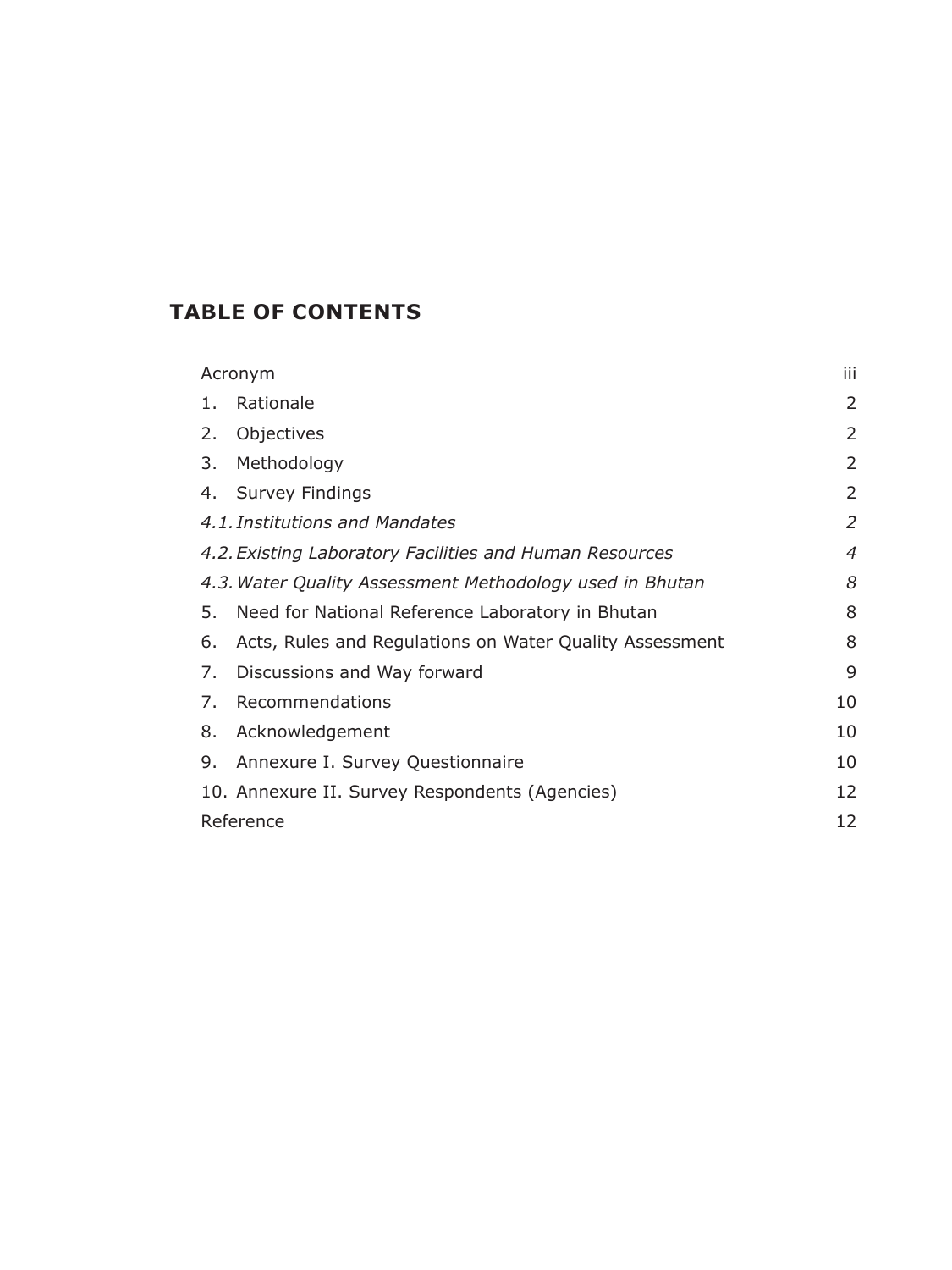# **1. RATIONALE**

Water quality monitoring and assessment was one of the key issues discussed during the first national water symposium held in May 2017 (Yoezer et al., 2017). The symposium also highlighted that there were many agencies working on various aspects of water resources including water quality in Bhutan.

Many small need based laboratories for water quality testing and analysis have been established in various institutions and agencies mainly for specific purposes such as monitoring, education, projects and research. It was seen that in these laboratories, each agency were following their own laboratory protocols/procedures and there were no common standard practice. Thus, the participants of the symposium felt the need to have an internationally accredited national water quality laboratory in the country.

Therefore, as per the resolutions of the national water symposium 2017, the Ugyen Wangchuck Institute for Conservation and Environmental Research was entrusted to carry out a survey to assess the mandates and capacity of existing agencies dealing with water quality monitoring and testing in Bhutan.

### **2. OBJECTIVES**

The objectives of the assessment were to:

- To assess the mandates and capacity of existing agencies/ institutions dealing with water quality monitoring and testing.
- To take stock of the existing facilities in terms of infrastructure, equipment and human resource.
- To rationalize the need for a national reference laboratory for water quality testing and assessment.

# **3. METHODOLOGY**

A semi-structured questionnaire survey was conducted to collect information on water quality testing facilities, institutional mandates and capacities with various stakeholders. The agencies were identified in consultation with the Water Resources Coordination Division of the National Environment Commission Secretariat.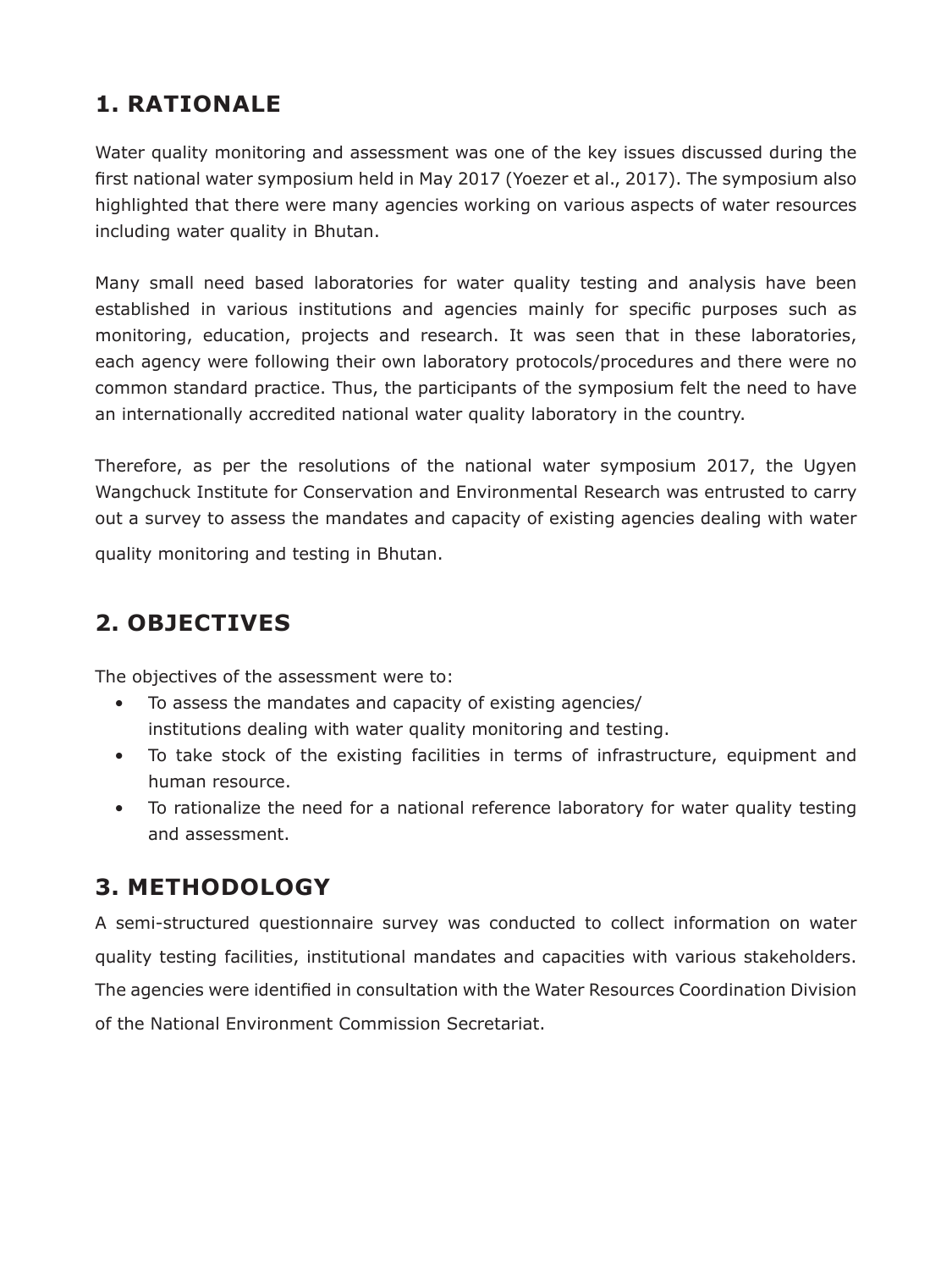# **4. SURVEY FINDINGS**

### **4.1. Institutions and Mandates**

A total of 13 institutions/agencies having laboratory facilities for water quality assessments was identified. The facilities were established mainly for educational, research and monitoring purposes. However, most of the institutions/agencies did not have a complete set of laboratory facility to conduct comprehensive water quality analysis. There is also a lack of dedicated professionals to perform standardized water quality tests and assessments. Further, the water quality parameters measured by different institutions are driven by specific objective and do not necessarily adhere to the parameters set in the Bhutan Drinking Water Quality Standards, 2016 (NEC, 2016) or the Environmental Standards, 2010 (NEC, 2010).

| <b>INSTITUTIONS</b>                                                                                                                  | <b>INSTITUTIONAL MANDATES</b>                                                                                                                                                                                                                                                                                                                                                                     |  |  |
|--------------------------------------------------------------------------------------------------------------------------------------|---------------------------------------------------------------------------------------------------------------------------------------------------------------------------------------------------------------------------------------------------------------------------------------------------------------------------------------------------------------------------------------------------|--|--|
| Sherubtse College, Royal<br>University of Bhutan (RUB)                                                                               | For academic, research and consultancy services.                                                                                                                                                                                                                                                                                                                                                  |  |  |
| National Center for Hydrology<br>and Meteorology (NCHM)                                                                              | Mandated to monitor river sediment load and water<br>flow. They are in discussion with NEC to monitor<br>water quality in the streams and rivers of Bhutan.                                                                                                                                                                                                                                       |  |  |
| Royal Society for Protection of<br>Nature (RSPN)                                                                                     | Research, education and environmental conservation.                                                                                                                                                                                                                                                                                                                                               |  |  |
| Ugyen Wangchuck Institute for<br>Conservation and Environmental<br>Research (UWICER)                                                 | Research, training and policy think tank in areas<br>of forests, biodiversity, natural resources and<br>environmental conservation.                                                                                                                                                                                                                                                               |  |  |
| Water and Sanitation Division,<br>Department of Engineering<br>Services (DoES), Ministry of<br>Work and Human Settlement<br>(MoWHS). | The Water Act of Bhutan, 2011 mandates the Ministry<br>of Works and Human Settlement and municipal<br>bodies for ensuring safe, adequate and potable<br>water supply, and proper sewage management in<br>Thromdes;<br>Bhutan Drinking Water Quality Standard (BDWQS),<br>2016, requires MoWHS to ensure safe and adequate<br>drinking water in collaboration with the Dzongkhags<br>and Thromdes. |  |  |
| Royal Centre for Disease Control<br>(RCDC), Ministry of Health<br>(MoH)                                                              | The Water Act of Bhutan 2011 mandates Ministry of<br>Health to monitor drinking water quality in urban and<br>rural areas.                                                                                                                                                                                                                                                                        |  |  |

**Table 1 Institutions and mandates dealing with water quality in Bhutan**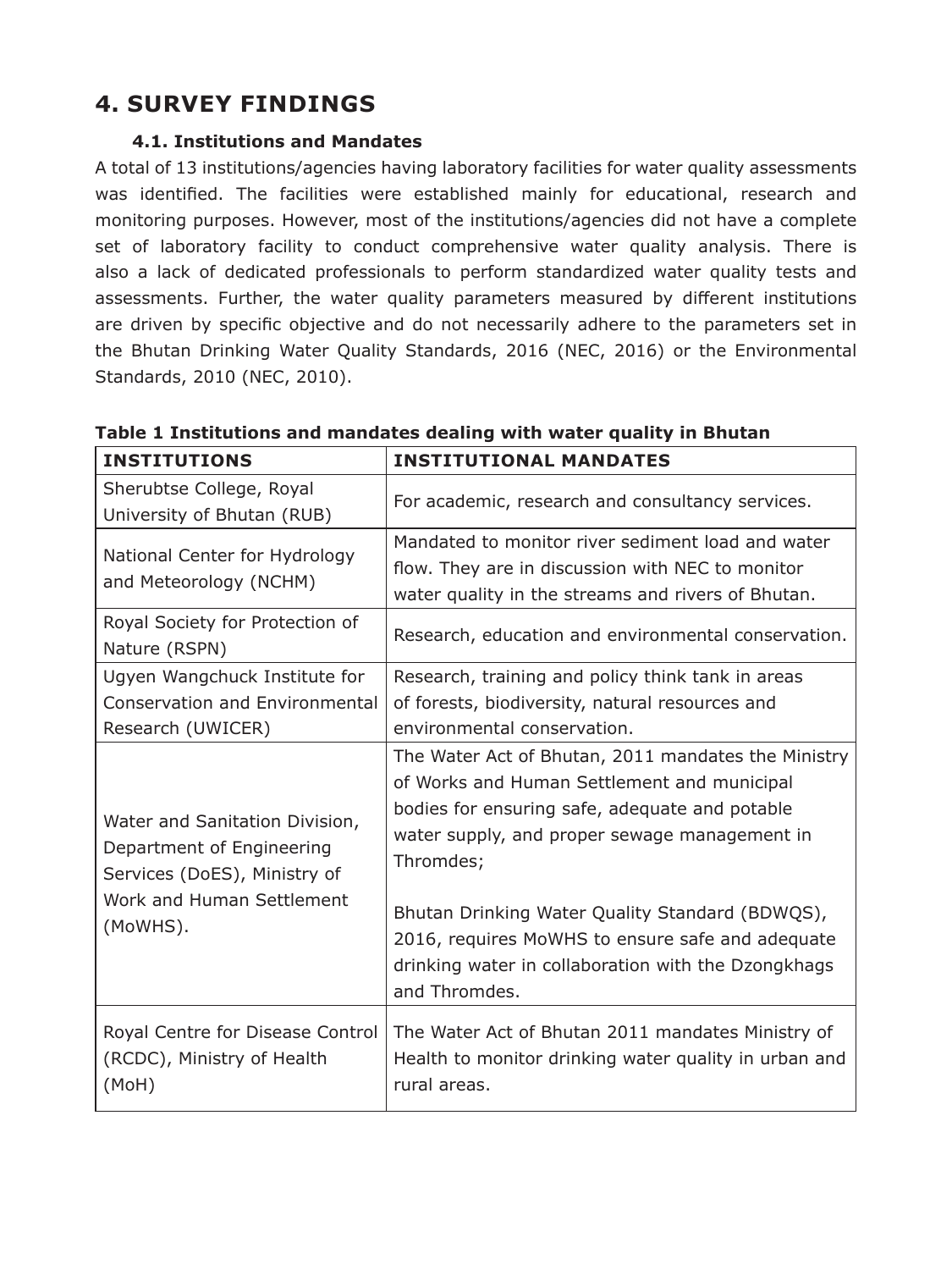|                                 | The Water Regulation of Bhutan, 2014 entrusts          |  |  |
|---------------------------------|--------------------------------------------------------|--|--|
|                                 | MoH to maintain and periodically update records        |  |  |
|                                 | of physical, chemical and biological parameters        |  |  |
|                                 | with respect to drinking water. The BDWQS,             |  |  |
|                                 | 2016, mandates RCDC to be the lead institution         |  |  |
|                                 | to implement the Bhutan Drinking Water Quality         |  |  |
|                                 | Standard. It also directs RCDC to serve as the         |  |  |
|                                 | National Reference Laboratory for drinking water       |  |  |
|                                 | quality testing and monitoring.                        |  |  |
|                                 | A CSO established to study the effect of waste on      |  |  |
| Clean Bhutan (Water keeper      | water system. Monitoring pollution level in rivers of  |  |  |
| Alliance)                       | Bhutan.                                                |  |  |
| College of Natural Resources    | Education and research in terms of water resources     |  |  |
| (CNR), RUB                      | and aquatic biodiversity.                              |  |  |
| National Food Testing           |                                                        |  |  |
| Laboratory, Bhutan Agriculture  | The Food Act, 2005 mandates BAFRA to implement         |  |  |
| and Food Regulatory Authority   | food control policies and strategies laid down by the  |  |  |
| (BAFRA)                         | National Food Quality and Safety Commission.           |  |  |
|                                 | The Water Regulation of Bhutan, 2014 and BDWQS,        |  |  |
| Thimphu Thromde                 | 2016, mandates thromdes to monitor and evaluate        |  |  |
|                                 | drinking water quality in its respective jurisdiction. |  |  |
|                                 | The Water Act of Bhutan 2011 empowers NEC as the       |  |  |
|                                 | highest independent authority to exercise powers and   |  |  |
|                                 | discharge functions under the Act. The commission      |  |  |
| National Environment            | is required to set national water quality standards    |  |  |
| Commission Secretariat (NECS)   | and develop procedures for monitoring water quality    |  |  |
|                                 | standards. NECS is also mandated to monitor the        |  |  |
|                                 | state of water resources, compile, analyze and         |  |  |
|                                 | disseminate information.                               |  |  |
| Soil & Plant Analytical         |                                                        |  |  |
| Laboratory, National Soil       |                                                        |  |  |
| Services Center (NSSC),         | Mandated to analyze soil and irrigation water quality. |  |  |
| Department of Agriculture (DoA) |                                                        |  |  |
|                                 | Monitoring authority for industrial waste under the    |  |  |
| Department of Industry (DoI),   | Waste Prevention & Management Act, 2009 and            |  |  |
| Ministry of Economic Affairs    | its regulation, 2012. Competent Authority issuing      |  |  |
| (MoEA)                          | development consent under Environment Assessment       |  |  |
|                                 | Act, 2000.                                             |  |  |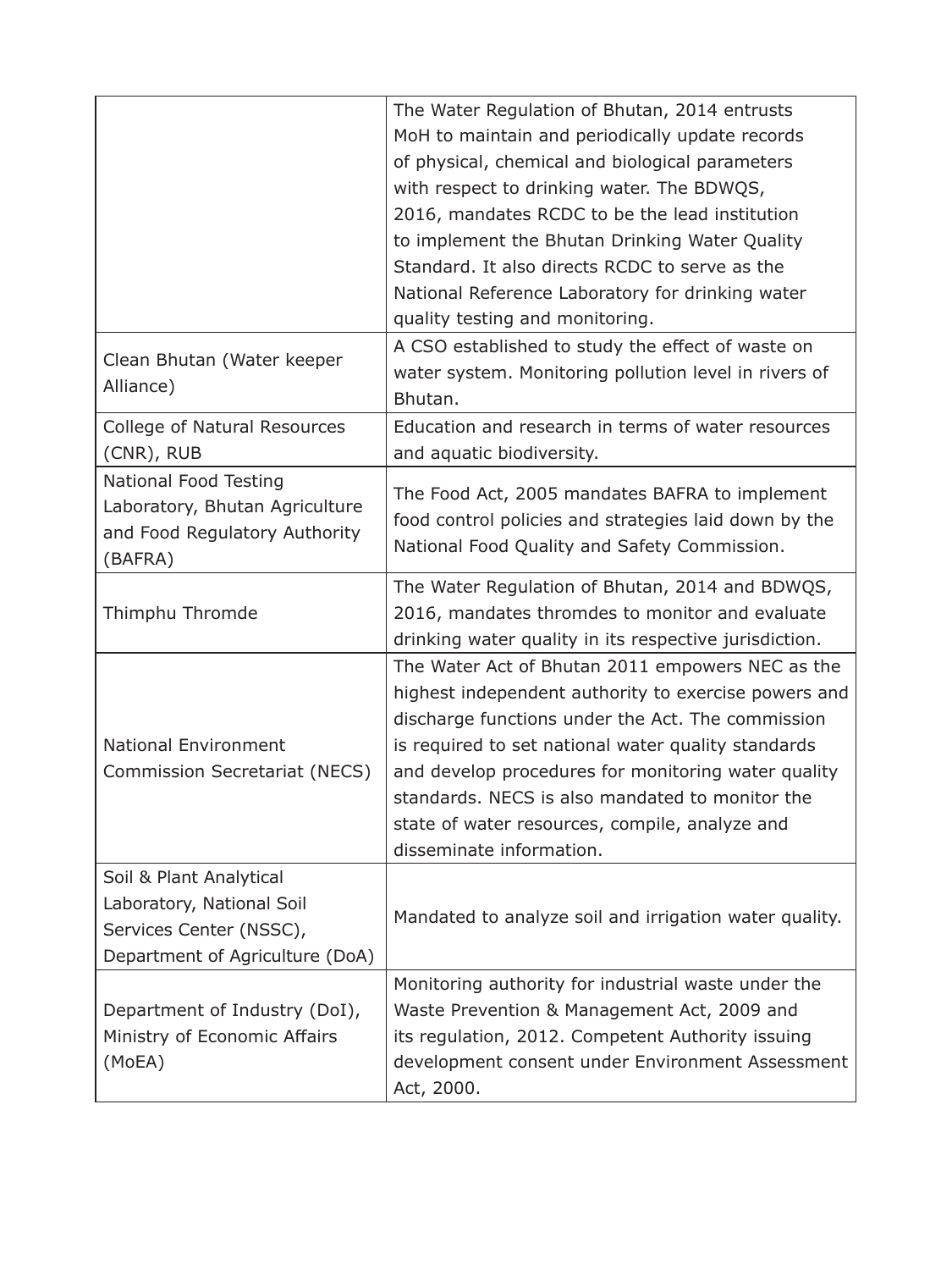It was found that none of the institution/agency having water quality testing laboratories/ facilities have so far been accredited by ISO or any other international norms. As per the Bhutan Drinking Water Quality Standard (BDWQS) 2016(NEC, 2016), the Royal Center for Disease Control (RCDC) under the MoH is mandated to be the lead institution to implement the BDWQS. The BDWQS, 2016 also authorizes RCDC to serve as the National Reference Laboratory for drinking water quality testing and monitoring in the country.

Most of the agencies such as MoH, MoWHS, MoEA, MoAF, MoHCA, Ministry of Education (MoE), Dzongkhag and Gewog administration and Thromdes are governed by the Water Act of Bhutan, 2011 (RGoB, 2011) as competent authorities for various aspects of water resources management including water quality assessments.

Civil Society Organizations and media houses are also identified as competent authorities as per the Act to assist in prevention of water pollution and sustainable utilization of water resources. The educational and research institutions such as Sherubtse College, CNR, UWICER and civil societies such as RSPN and Clean Bhutan are also mandated to ensure proper utilization of natural resources and conduct re-search, training and advocacy on environmental conservation.

#### **4.2. Existing Laboratory Facilities and Human Resources**

While collating information on the equipment used for water quality testing, we found that different institutions have varying types of equipment/facilities for measuring water quality parameters. However, most of the institutions measured only basic physicochemical parameters such as temperature, pH, conductivity, salinity, turbidity and total dissolved solids.

The National Reference Laboratory for drinking water with the RCDC, Thimphu and Sherubtse College, Kanglung, Trashigang seems to have a comparatively better equipped laboratory facilities as compared to other agencies. The NECS have basic laboratory facility to conduct physical tests as well as some chemical and microbiological tests for ambient and effluent discharge monitoring. The Water and Sanitation Division under DoES, MoWHS and Thimphu Thromde also have basic laboratory facilities to monitor quality of drinking water. The NCHM has tools, which can determine sediment contents and physicochemical parameters but mostly focuses on sediment load in rivers.

The National Food Testing Laboratory with the BAFRA has equipment that can monitor heavy metals and organic contaminants mostly related to ensuring food quality. The DoI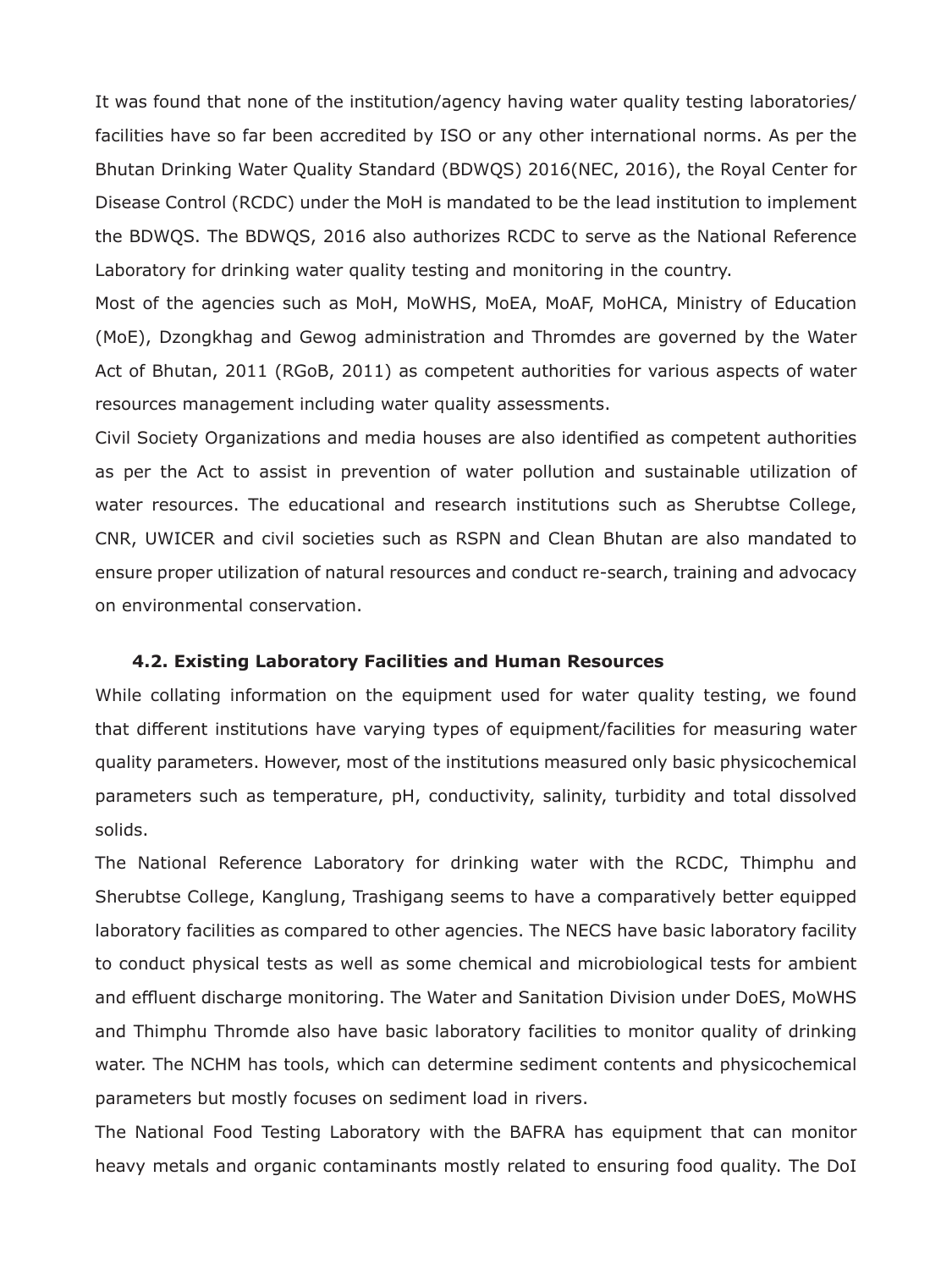under the MoEA is equipped with basic facilities to monitor industrial wastewater discharges. Likewise, the National Soil Services Center under the DoA has facilities to examine soil and irrigation water quality.

The aquatic biodiversity assessment tool kit with the UWICER can determine diversity of macro-invertebrates in water bodies, which can be also used as bio-indicators for water quality.

Currently, the laboratories are mostly operated by certificate level semi-professional personnel, who have undergone short-term training or gained practical experience through hands-on trainings. The National Reference Laboratory for drinking water with the RCDC has dedicated professionals specialized in water quality assessment, assisted by laboratory technicians. Whereas, most of other agencies have laboratory technicians, but not necessarily trained in water quality monitoring. The details of laboratory facilities, parameters measured and human resources with respective agency/institution are summarized in Table 2.

| <b>INSTITUTIONS/</b>       | <b>LABORATORY</b>                                                                                                                                                                                                                  | <b>EXISTING HUMAN</b>                                                         | <b>PARAMETERS</b>                                                                                                                                                                                |
|----------------------------|------------------------------------------------------------------------------------------------------------------------------------------------------------------------------------------------------------------------------------|-------------------------------------------------------------------------------|--------------------------------------------------------------------------------------------------------------------------------------------------------------------------------------------------|
| <b>AGENCIES</b>            | <b>FACILITIES</b>                                                                                                                                                                                                                  | <b>RESOURCES</b>                                                              | <b>MONITORED</b>                                                                                                                                                                                 |
| Sherubtse College,<br>RUB. | Ion Chromatography<br>(Metrohm),<br><b>Nutrient</b><br>Analyzer (Lachat<br>QuickChem500),<br>Shimadzu TOCL,<br>Cavity Ring Down<br>Spectrophotometer<br>(Picarro),<br>pH meter (Acumet),<br>Conductivity meter<br>(Metler Toledo). | 2 faculty members<br>with analytical<br>Chemistry cer-<br>tificate pro-gramme | Cations and<br>Anions, Nitrate,<br>Nitrites, Silica,<br>Orthophosphates,<br>Total Phosphorus,<br>Total dissolved<br>phosphorus,<br>Organic carbon,<br>isotopes of water,<br>pH and conductivity. |
| <b>NCHM</b>                | Depth Integrating<br>Sampler,<br>Filtration Flask, Drying<br>Oven,<br>Balances.                                                                                                                                                    | 1 principal engineer<br>and 13 technicians                                    | Coarse sand<br>content,<br>Fine sand content,<br>Water Depth,<br>Conductivity,<br>Turbidity and water<br>Temperature                                                                             |

**Table 2 Laboratory facilities and parameters monitored by institutions**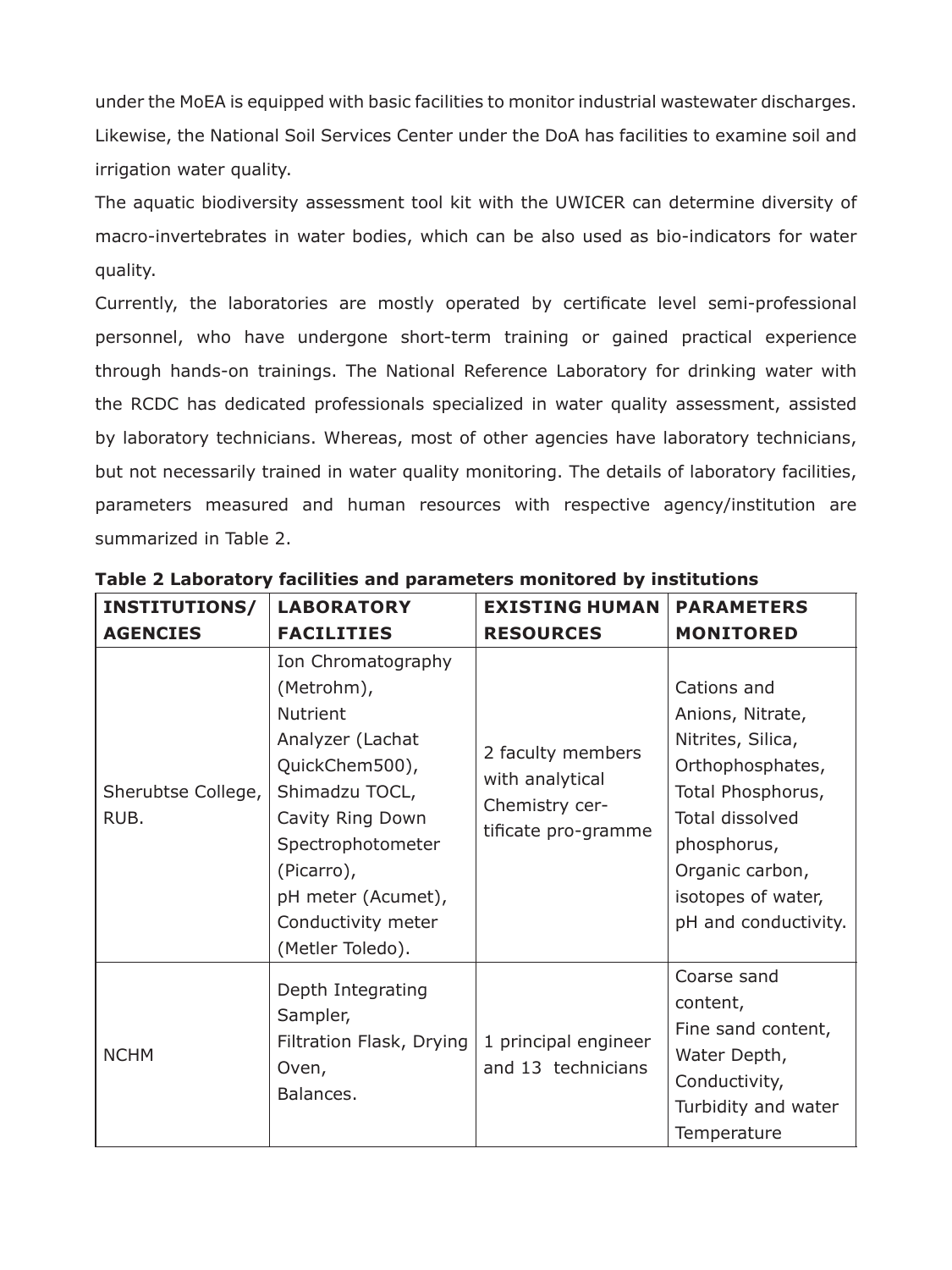| <b>RSPN</b>                                              | NA                                                                                                                                                                                                                                                                                                                                                                                                                                                                                                                                                                                                  | NA(Seeks assistance<br>from RCDC and<br>other agencies)                                                    | <b>NA</b>                                                                                                                                                                                                                                                                                                                                |
|----------------------------------------------------------|-----------------------------------------------------------------------------------------------------------------------------------------------------------------------------------------------------------------------------------------------------------------------------------------------------------------------------------------------------------------------------------------------------------------------------------------------------------------------------------------------------------------------------------------------------------------------------------------------------|------------------------------------------------------------------------------------------------------------|------------------------------------------------------------------------------------------------------------------------------------------------------------------------------------------------------------------------------------------------------------------------------------------------------------------------------------------|
| <b>UWICER</b>                                            | PCS Test 35<br>(Multiparameter)<br>probe, Turbidometer<br>Bioindicator<br>(Biodiversity<br>Assessment) Kit.                                                                                                                                                                                                                                                                                                                                                                                                                                                                                         | 4 researchers<br>trained on<br>assessing basic<br>physicochemical<br>and bioindicators of<br>water quality | Temperature,<br>pH, Conductivity,<br>Salinity, Total<br>Dissolved Solids,<br>Turbidity, Bio-<br>indicators; Macro-<br>invertebrate<br>assessment.                                                                                                                                                                                        |
| Water and                                                | Turbidity meter,                                                                                                                                                                                                                                                                                                                                                                                                                                                                                                                                                                                    | NA (done in                                                                                                |                                                                                                                                                                                                                                                                                                                                          |
| Sanitation                                               | PH meter, Residual                                                                                                                                                                                                                                                                                                                                                                                                                                                                                                                                                                                  | collaboration with                                                                                         | pH, Turbidity and                                                                                                                                                                                                                                                                                                                        |
| Division, DoES,                                          | Chlorine meter (in 22                                                                                                                                                                                                                                                                                                                                                                                                                                                                                                                                                                               | local gov-ernment                                                                                          | Residual Chlorine.                                                                                                                                                                                                                                                                                                                       |
| MoWHS.                                                   | municipalities)                                                                                                                                                                                                                                                                                                                                                                                                                                                                                                                                                                                     | offices)                                                                                                   |                                                                                                                                                                                                                                                                                                                                          |
| National Water<br>Reference<br>Laboratory, RCDC,<br>MoH. | Arsenic Kit,<br>Conductivity/TDS<br>Meter, Del Agua<br>Water Testing Kit,<br>Digital Burette, Digital<br>Burette, Distillation<br>Plant, DO Meter,<br>Electronic Balance,<br>Filter Manifold, Hot Air<br>Oven, BOD Incubator,<br>Oven (Thermolyne),<br>DO Meter, BOD Meter,<br>Ph Meter, pH/ORP<br>meter Photometer,<br>Pipette Washer,<br>Refrigerator, Sample<br>Digester, Turbidity<br>Meter, Vaccum Pump,<br>Arsenic meter, UHPLC<br>(DTL), Autotitrator<br>(DTL), UV-Vis,<br>Spectrophotometer<br>(DTL), Water Deionizer<br>(DTL), Water<br>Deionizer/ Distillation<br>Unit (DTL), In-cubator. | 4 laboratory officers<br>and 3 laboratory<br>tech-nicians                                                  | Colour, Odour,<br>Taste, Conductivity,<br><b>Total Dissolved</b><br>Solids, pH, Turbidity,<br>Calcium, Free<br>Residual Chlorine,<br>Iron, Sulphate,<br>Fluoride, Nitrate,<br>Phosphate, Thermo<br>tolerant, Coli form,<br>Total Hardness,<br>Arsenic, Alkalinity,<br>Acidity, BOD,<br>Yeast and Mould,<br>Other pathogenic<br>organism. |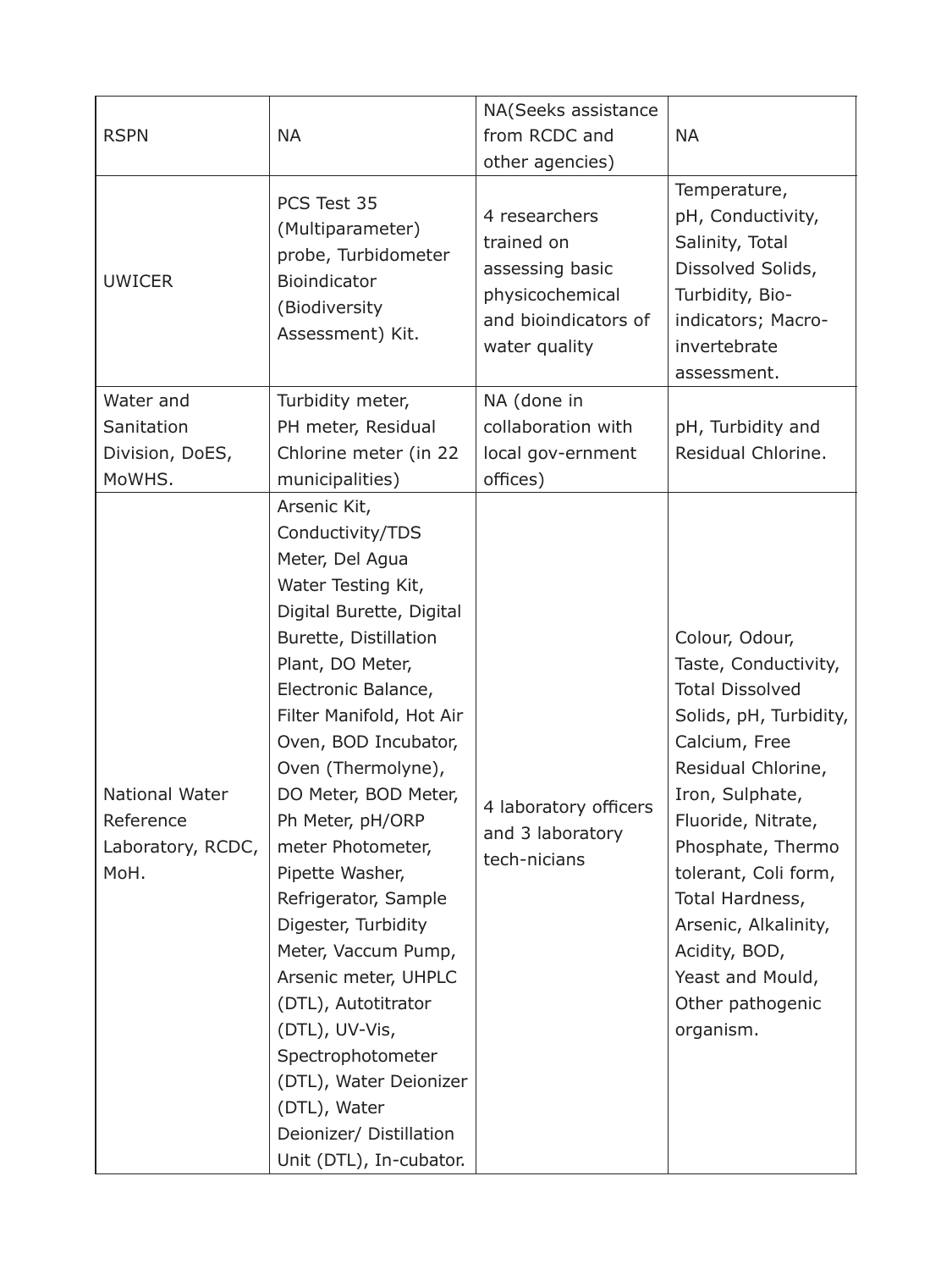| Clean Bhutan<br>(Water keeper<br>Alliance)        | Index probe, specific<br>conductance and pH<br>probe, coliert reagent                                                                                                                                                                                                                                                    | 1 environmental<br>engineer and 2<br>laboratory as-<br>sistants | Dissolved<br>oxygen, Specific<br>conductance, pH<br>Temperature, E.coli                                                                                                                                                |
|---------------------------------------------------|--------------------------------------------------------------------------------------------------------------------------------------------------------------------------------------------------------------------------------------------------------------------------------------------------------------------------|-----------------------------------------------------------------|------------------------------------------------------------------------------------------------------------------------------------------------------------------------------------------------------------------------|
| CNR, RUB.                                         | Multi-tester probe                                                                                                                                                                                                                                                                                                       | <b>NA</b>                                                       | pH, Total hardness<br>and Dissolved oxy-<br>gen.                                                                                                                                                                       |
| National<br>Food Testing<br>Laboratory,<br>BAFRA. | Atomic absorption<br>Spectrometer                                                                                                                                                                                                                                                                                        | 6 Laboratory Officers<br>and 7 laboratory<br>technicians        | Heavy metals (lead,<br>zinc, cadmium),<br><b>Total dissolved</b><br>Solids, pH, Total<br>Alkalinity, Total<br>hardness, Total<br>Colifrom, yeast and<br>mould count, E.coli,<br>aerobic plate count<br>and Salmonella. |
| Thimphu Thromde                                   | Auto Clave, Total<br>water hardness<br>kit, Conductivity/<br>Temperature /<br>TDS meter, ELE<br>international Paqualab<br>photometer, ELE<br>international portable,<br>microproces-sor<br>Turbidity meter,<br>ELE Paqualab 50:<br>complete set, Jar test<br>machine, PH/Chlorine<br>comparator, Pocket<br>Pro PH tester | 7 lab. techni-cians                                             | Turbidity, PH,<br>hardness,<br>Faecal coliform,<br>conductivity,<br>Temperature, Jar<br>test.                                                                                                                          |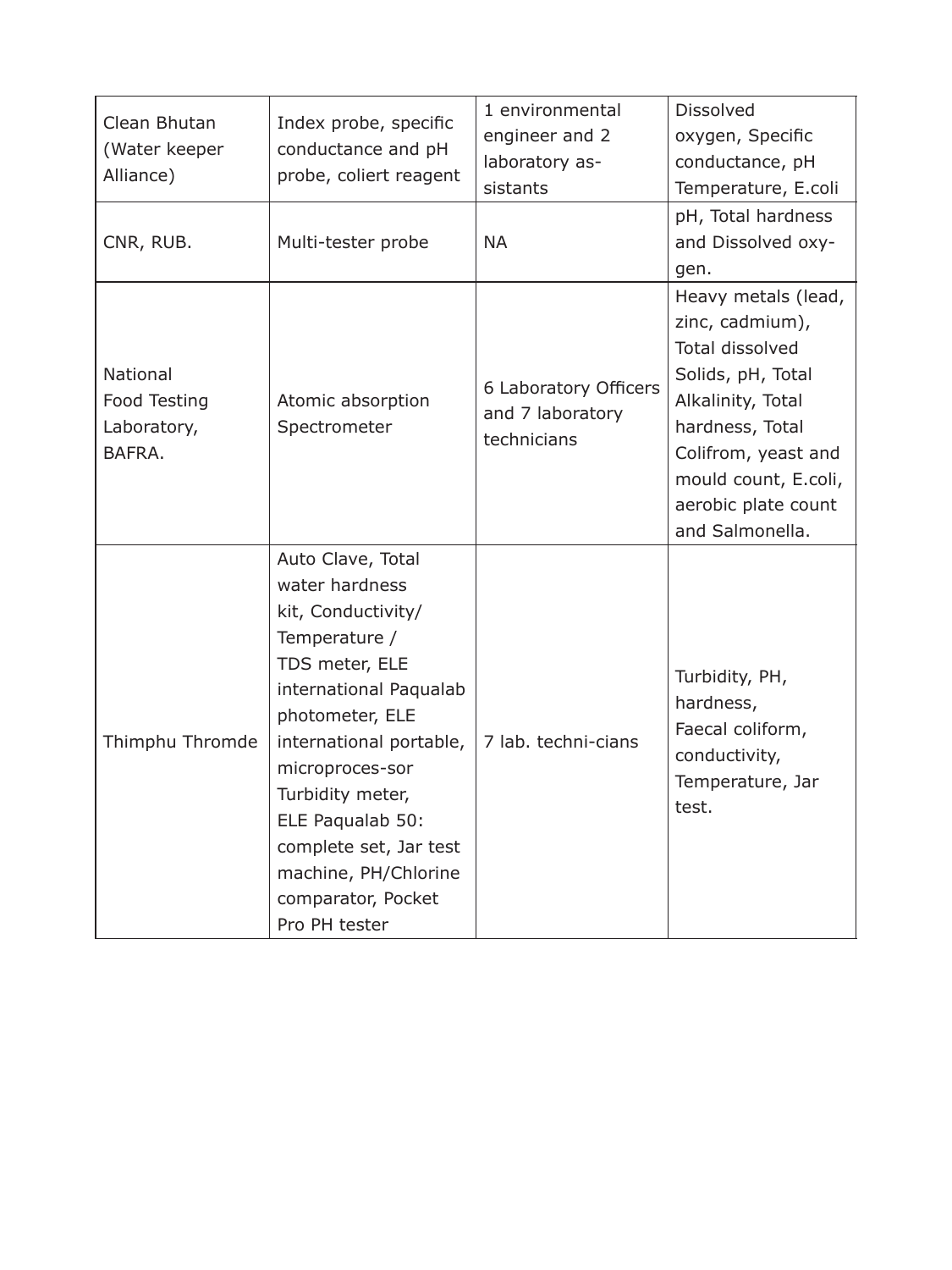| <b>NECS</b>                                                             | Rugged Advanced<br>multiparameter test<br>kit ( HACH), Flame<br>Atomic Absorption<br>Spectrometer,<br>Spectrophotometer(<br>UV -Visible (WL-<br>190 to 1100nm),<br>SHIM DAZ), Turbidity<br>kit (HACH), BOD<br>Incubator, Hot Air<br>Oven, Auto Clave,<br>Electronic balance,<br>Arsenic Test Kit<br>(HACH), Refrigera-<br>tor, Distillation Unit,<br>Desiccators, Del<br>Agua Water Testing | 2 Laboratory<br><b>Technicians</b>     | pH, Conductivity,<br>Dissolved Oxygen,<br><b>Total Dissolved</b><br>Solids, Turbidity,<br>Salinity, Resistivity,<br>Water Temperature,<br>Air Temperature,<br>Oxygen Saturation,<br><b>Total Suspended</b><br>Solids, BOD, COD,<br>Total Phosphorous,<br>Total Nitrogen,<br><b>Fecal Coliform</b> |
|-------------------------------------------------------------------------|---------------------------------------------------------------------------------------------------------------------------------------------------------------------------------------------------------------------------------------------------------------------------------------------------------------------------------------------------------------------------------------------|----------------------------------------|---------------------------------------------------------------------------------------------------------------------------------------------------------------------------------------------------------------------------------------------------------------------------------------------------|
|                                                                         | Kit, Acetylene Gas<br>Cylinder                                                                                                                                                                                                                                                                                                                                                              |                                        |                                                                                                                                                                                                                                                                                                   |
| Soil & Plant<br>Analytical<br>Laboratory<br>(SPAL), NSSC,<br><b>DoA</b> | Segmented flow<br>Analyzer, Atomic<br>Absorption<br>Spectrometer, pH<br>Meter; Electrical<br>Conductivity meter                                                                                                                                                                                                                                                                             | 2 Laboratory<br><b>Technicians</b>     | pH, EC, Ca, Mg, P,<br>K, Cu, Fe, Mn, and<br>Zn                                                                                                                                                                                                                                                    |
| DoI, MoEA.                                                              | <b>BOD</b> Incubator<br>(dysfunc-tional), BOD<br><b>TrakII Monometric</b><br><b>BOD</b> apparatus<br>(dysfucntional),<br>UV- Visible<br>Spectrophotometer,<br>Mercury test kit, TDS<br>Meter, PH me-ter,<br>Digital Balance, Desic-<br>cator                                                                                                                                                | 4 Environmen-tal<br><b>Technicians</b> | BOD, COD, PH,<br>TDS, Heavy Metals<br>(Mercury, Iron total,<br>Zinc total, Cadmium<br>total, Lead total,<br>Chromium, Manga-<br>nese, Fluoride and<br>Sulphate)                                                                                                                                   |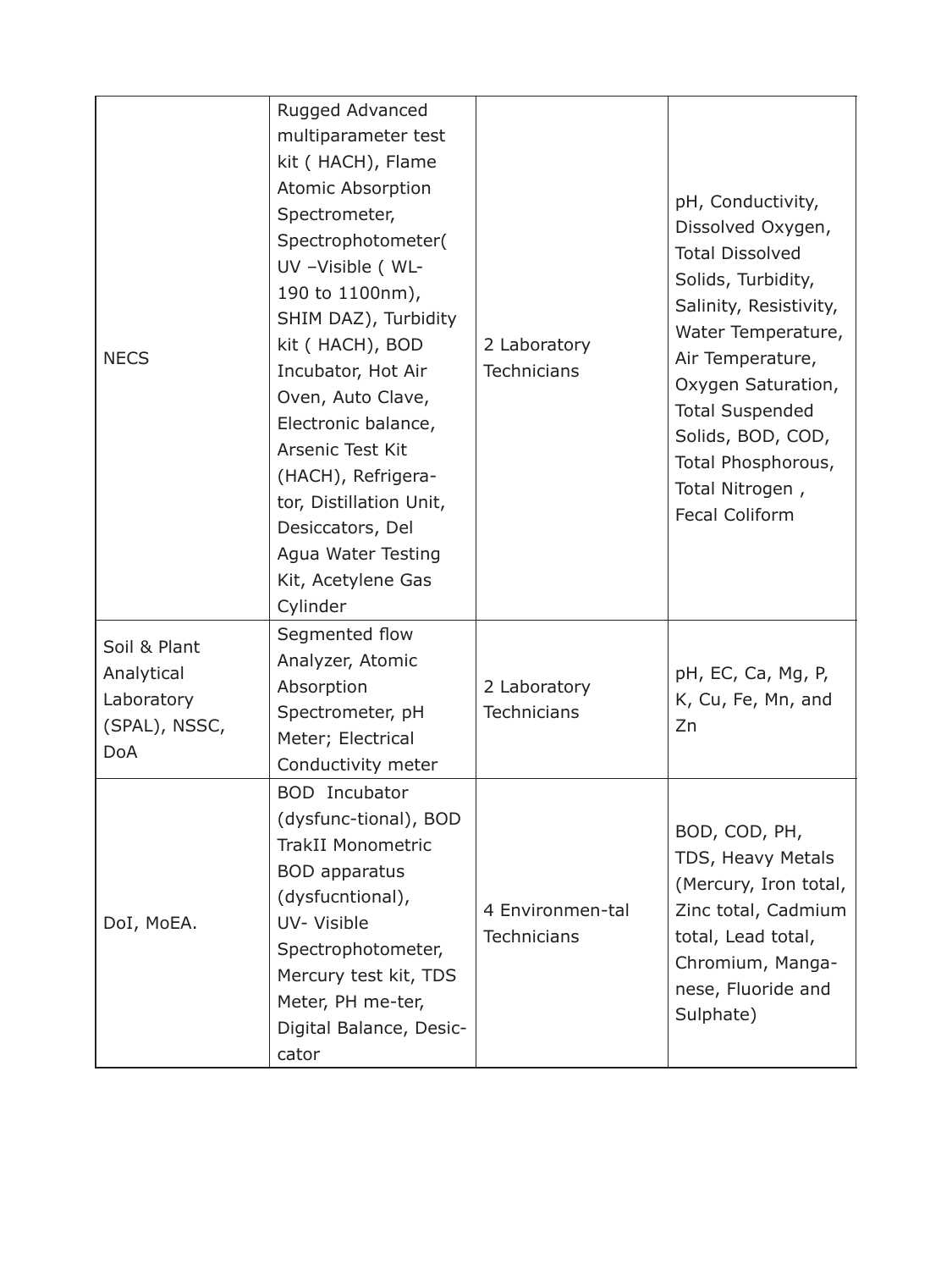

**Figure 1. State of the art laboratory facility, Center for Science and Environmental Research, Sherubtse College, Kanglung.**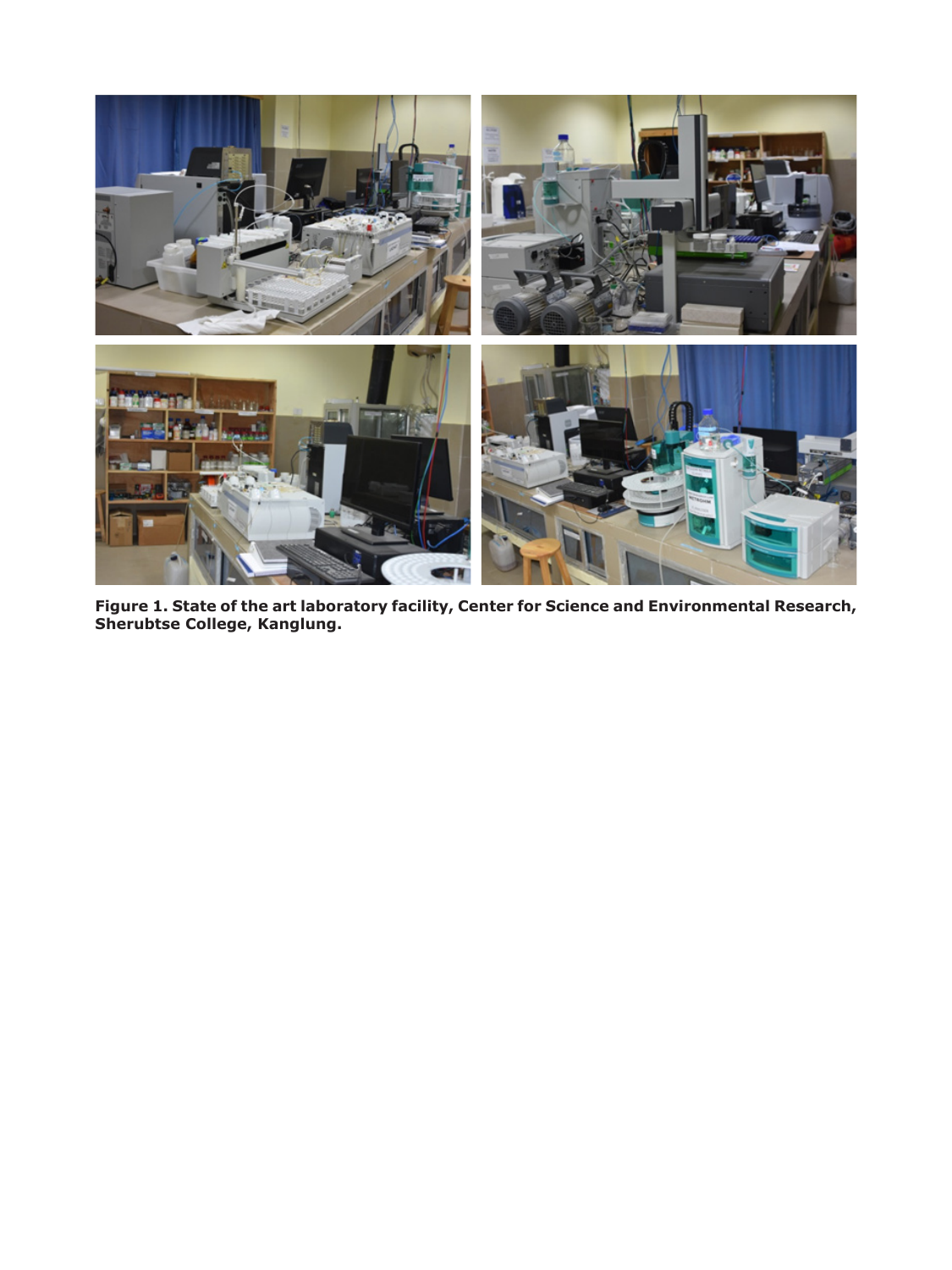

**Figure 2. Laboratory facilities with Royal Centre for Disease Control, Ministry of Health.**

### **4.3. Water Quality Assessment Methodology used in Bhutan**

Currently, various methods for water quality assessments are being used by different institutions/agencies based on the type of instruments and human capacity they have. Most of the sampling techniques used were directly dependent on technical expertise of external collaborating institutions.

The NECS, RCDC and NSSC uses standard operating procedure (SOP) developed with reference to the **standard methods for examination of water and wastewater** (20th edition), American Public Health Association and American Water Works Association; and World Health Organization guidelines for Drinking Water Quality (4th edition).

The Water and Sanitation Division follows SOP developed with help from World Health Organization (WHO). NCHM follows standard methods that are being used by Sediment Lab. in Norwegian Water Resources and Energy Directorate (NVE). Clean Bhutan uses method applied by Water Keeper Alliance, an NGO based in the USA and Sherubtse College follows the methodology developed by the Institute of Arctic and Alpine Research (INSTAAR), University of Colorado Boulder, USA.

Thimphu Thromde follows the SOP as specified in the BDWQS, 2016 and agencies like DoI, UWICER and CNR follows methodology as per guidelines specified in user manual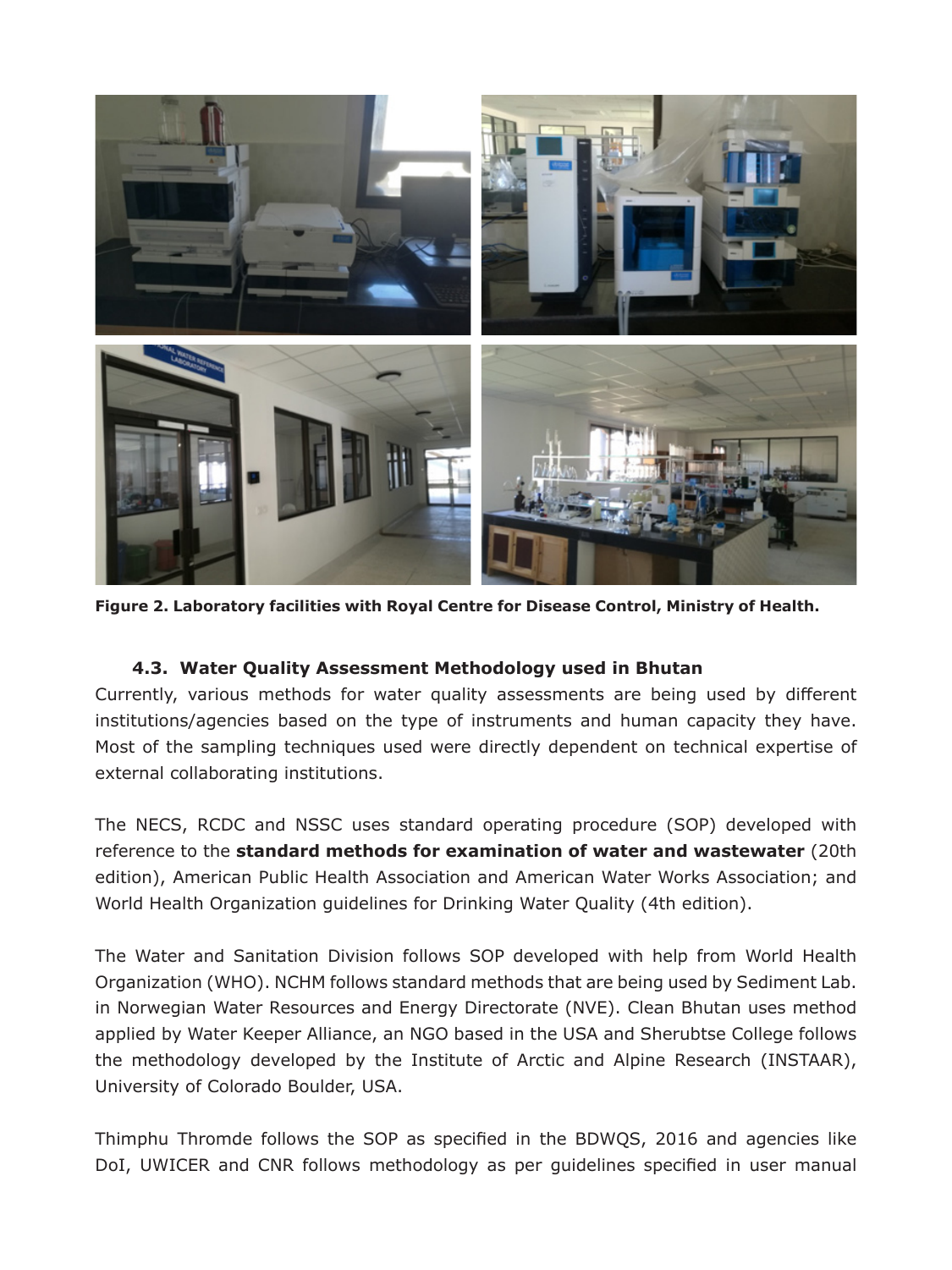of respective equipment. UWICER has also developed sampling protocol for assessment of macro-invertebrate diversity in collaboration with the University of Montana, USA (Wangchuk & Eby, 2013).

Since most of the institutions are educational, public service or government based, water testing and analytical services are provided for free. The sampling frequency is also reported to differ depending on research projects and fund availability. However, those agencies governed by the Water Act of Bhutan 2011, are reported to conduct water quality monitoring on a regular basis. Recurring annual costs for water sampling and purchase of reagents is reported to be in the range of Nu.  $0.5 \sim 2.5$  Million. However, the cost would escalate in case equipment breaks down and maintenance is required.

### **5. NEED FOR A NATIONAL REFERENCE LABORATORY IN BHUTAN**

As can be ascertained from discussions in the above sections, currently there is a serious lack of coordination, quality control and standard protocols to guide assessment and monitoring of water quality in Bhutan. There is also limited co-ordination among various agencies for proper utilization of limited facilities and further aggravated issues of shortage of human resources. Most of the stakeholders also recommended that having a wellfurnished National Reference Laboratory would reduce cost, time and dependence on external laboratories.

Besides, a standard operating procedure for water quality assessment can be put in place under the National Reference Laboratory. All relevant national institutions can be a collaborative partner to the National Reference Laboratory. This would further enhance professional development, proper utilization of resources and ultimately help in producing comprehensive information on water quality in the country, which can then be used by respective agencies for information dissemination, research and management purposes. This set up may be also replicated in all Dzongkhags housed under relevant stakeholders to extend its service in monitoring drinking water quality and for education, research and outreach purposes.

### **6. ACTS, RULES AND REGULATIONS ON WATER QUALITY ASSESSMENT**

The Water Act of Bhutan, 2011 designates the NEC as the highest independent authority to exercise powers and discharge functions under the Act. With regard to water quality, the commission is required by the Act to set national water quality standards and develop procedures for monitoring water quality standards. NECS is also mandated to monitor the state of water resources, and compile, analyze and disseminate information thereon.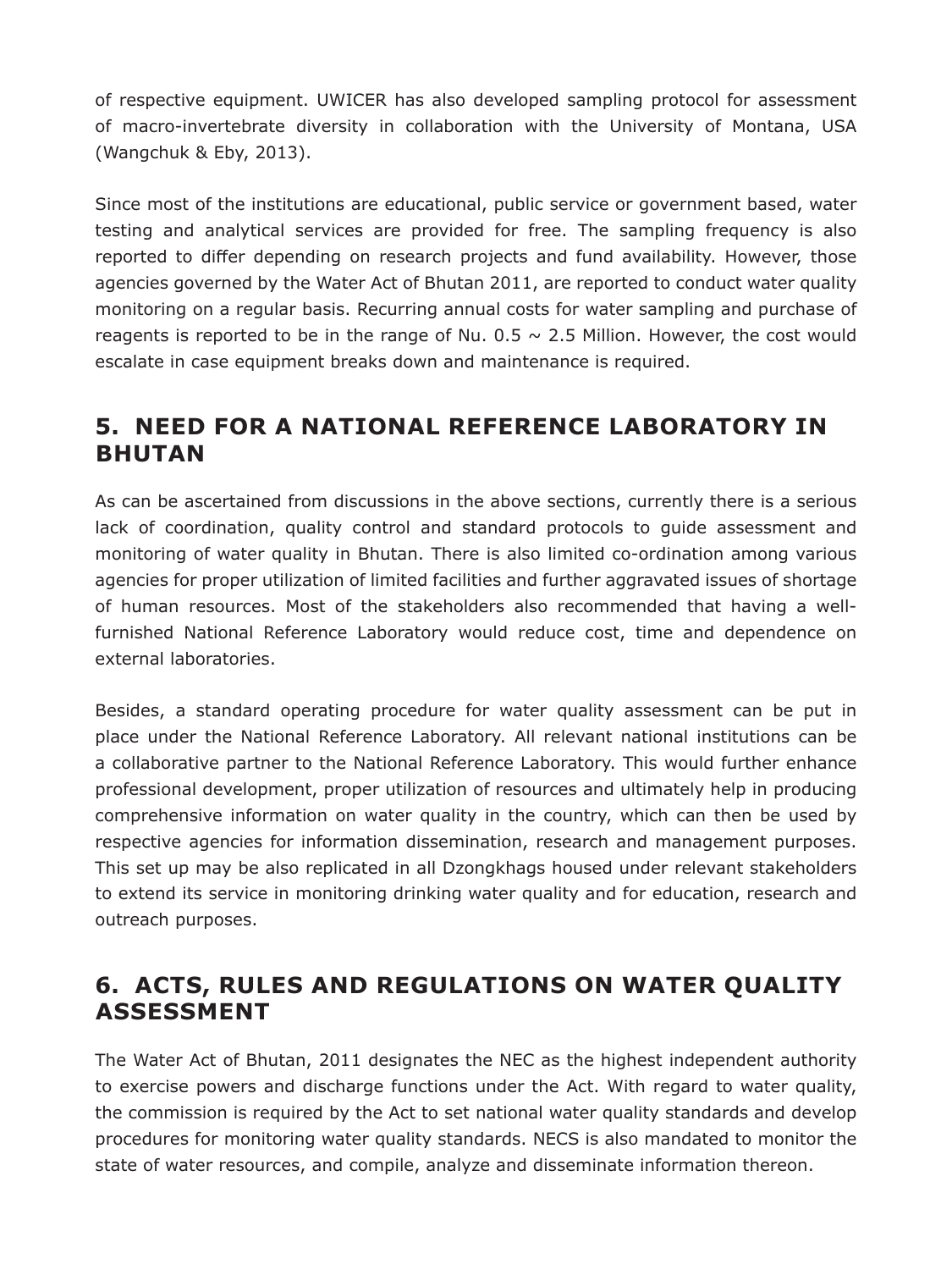The Act also entrusts MoH as a competent authority for monitoring quality of drinking water both in urban and rural areas. Other competent authorities responsible for managing different aspects of water re-sources at various levels are; MoWHS, MoAF, MoEA, Bhutan Electricity Authority, MoHCA, MoE, Dzongkhag and Gewog Tshogdu, Civil Society Organizations and media houses.

The Water Regulation of Bhutan 2014 (NEC, 2014), further specifies the roles and responsibilities of each designated competent authorities. The MoH is the competent authority to assist NECS in developing and revising drinking water quality standards and imparting necessary training to relevant stakeholders. The MoAF is focal for irrigation system, watershed and wetland management. MoAF functions as an authority for developing and ensuring water quality standards for irrigation. However, as water quality encompasses every aspects of water management, every competent authority has pivotal role in ensuring overall water security.

The NEC adopted the Bhutan Drinking Water Quality Standard (BDWQS), 2016, as per the Water Act of Bhutan, 2011. The BDWQS was developed in collaboration with MoH and other relevant stakeholders. It has set maximum allowable limits of water quality parameters to ensure safe and healthy drinking water for people of Bhutan.

The BDWQS, 2016 also specifies roles and responsibilities of each stakeholder. It specifically states that the RCDC under the MoH shall be the highest surveillance body to monitor drinking water quality and lead the BDWQS, 2016. With this, the RCDC is required to set up a state of the art laboratory facility, which shall serve as the National Reference Laboratory for drinking water quality testing and monitoring.

RCDC is also required to establish a central database on drinking water quality and has authority to certify technical competency of drinking water quality testing laboratories. Dzongkhag Hospitals and Basic Health Units have to support the RCDC in assessing drinking water quality within their respective jurisdiction. As such, BDWQS, 2016 takes care of all aspects of drinking water quality.

### **7. DISCUSSIONS AND WAY FORWARD**

The Water Act of Bhutan, 2011, the Water Regulation of Bhutan, 2014 and subsequent development of Bhutan Drinking Water Quality Standard (BDWQS), 2016, has led to establishment of clear set of procedures and institutional mechanisms to evaluate and monitor drinking water quality in Bhutan. As per the BDWQS, the RCDC under the ministry of Health is identified as the lead agency in assessing drinking water quality in Bhutan. The RCDC is also to serve as National Reference Laboratory for drinking water quality testing and monitoring with support from Dzongkhag hospitals and Basic Health Units. The RCDC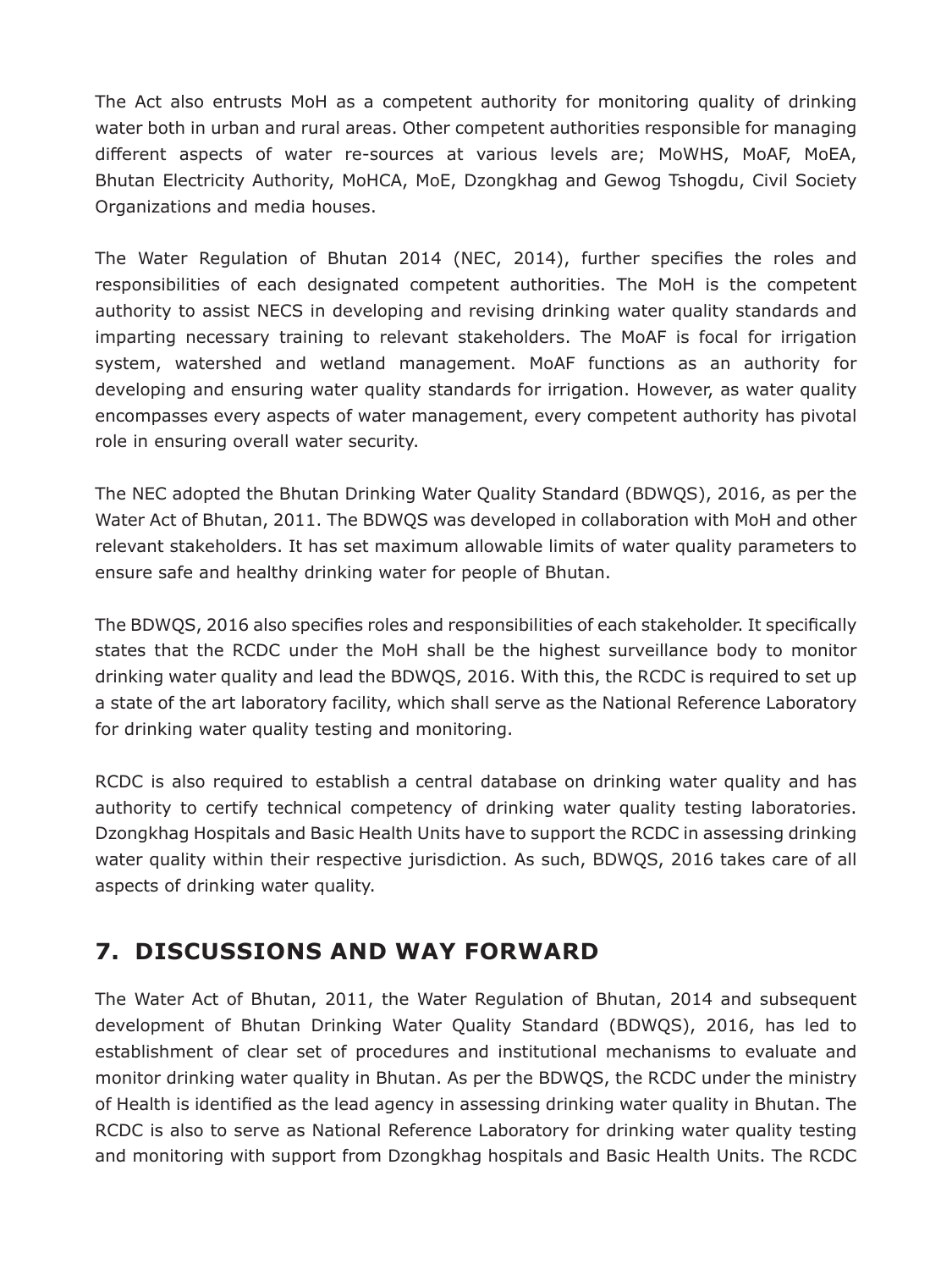has already set up monitoring systems such as the Urban Drinking Water Quality Monitoring System (UDWQMS) and Rural Drinking Water Quality Monitoring System (RDWQMS). However, RCDCs mandate is restricted only for monitoring and evaluating drinking water.

Different levels of water quality testing laboratories exist in different institutions within Bhutan, which is mainly driven by respective institutional mandates and specific needs for conducting research, monitoring, educational and outreach programs in absence of a central reference laboratory.

Various agencies are dealing with different aspects of water governance and management in Bhutan such as monitoring, conservation, research, education and outreach programs, thus the justification for existence of different levels of laboratory facilities. Accordingly, the need of equipment and expertise also differs. For instance, parameters and expertise required for evaluating drinking water quality may differ from those required for assessing water bodies for research and conservation efforts. Water quality can also be assessed based on biotic indicators such as presence of aquatic plants and macro-invertebrates.

Most of the survey respondents reported that there is a need of standard and coordinated mechanisms for water quality monitoring and assessment in Bhutan. Thus, there is a need for strengthening the roles of RCDC as National Reference Laboratory for Water Quality Assessment. The RCDC should also take leadership and organize stakeholder consultation workshop among different institutions dealing with water quality and other aspects and discuss on the way forward. These will also help in strengthening the national database on water quality maintained with the National Reference Laboratory, which in turn can serve wider purposes.

### **8. RECOMMENDATIONS**

Based on the findings of the survey we would submit the following recommendations:

- 1. Strengthen the enforcement of provisions (especially water quality) in the Water Act of Bhutan 2011, Water Regulation of Bhutan 2014 and Bhutan Drinking Water Quality Standard 2016.
- 2. Strengthen and capacitate National Reference Laboratory for drinking water quality testing and monitoring established under the Royal Center for Disease Control.
- 3. The National Reference Laboratory to develop standard operating procedures (SOPs) for water quality testing in Bhutan and provide training to relevant stakeholders.
- 4. District level laboratories may be set up in each Dzongkhags under the supervision of National Reference Laboratory. It can cater to need of water quality information for stakeholders in each Dzongkhags.
- 5. Establish national data repository on water quality in Bhutan and institute a mechanism on sharing water quality information among stakeholders.
- 6. The National Environment Commission Secretariat in consultation with relevant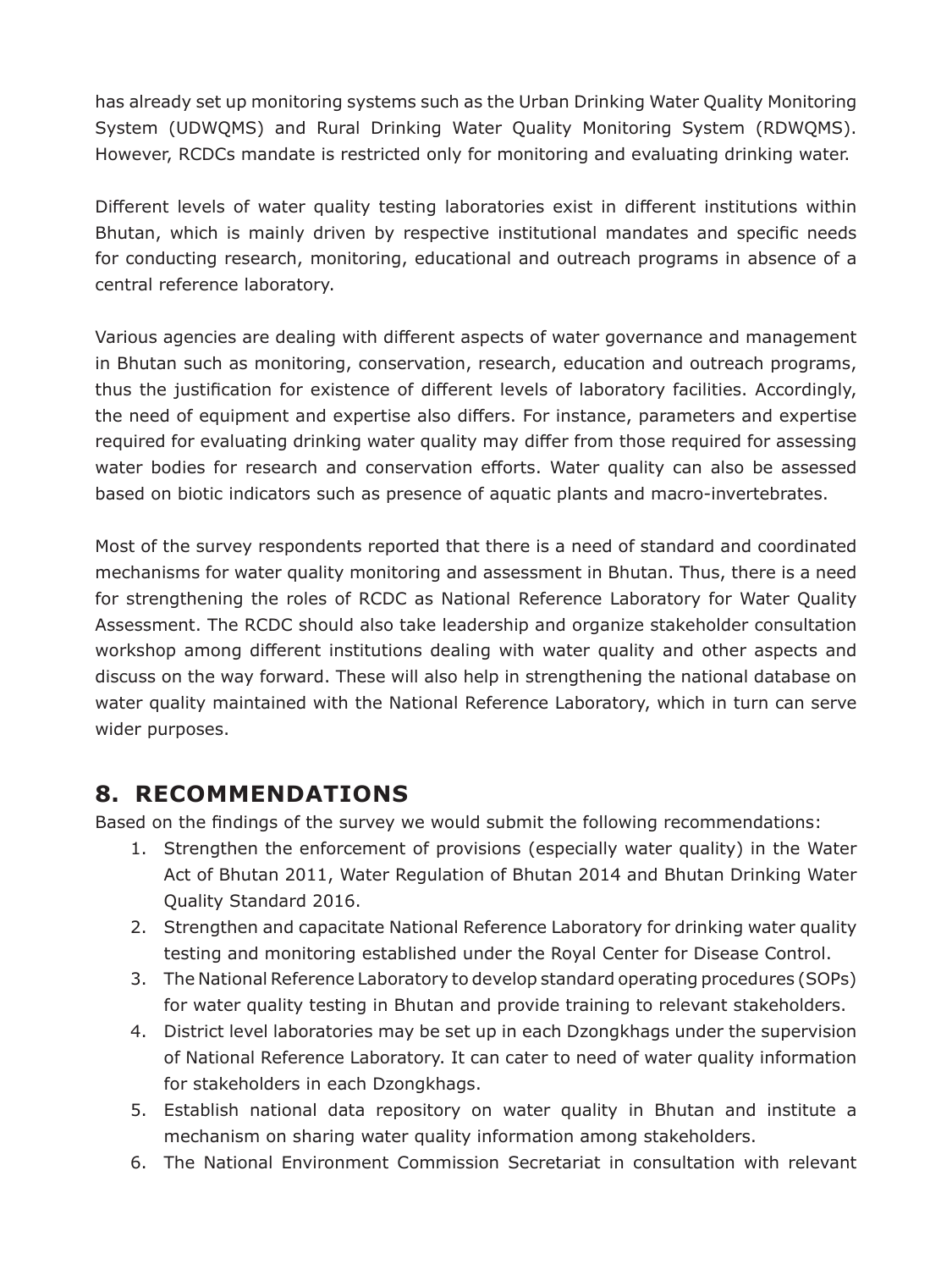stakeholders may also institute mechanisms to evaluate water quality parameters to ensure health of river systems, wet-lands, aquatic ecosystems and water used for various other purposes.

# **9. ACKNOWLEDGEMENT**

We would like to extend our sincere gratitude to focal persons of all the organizations who took part in the questionnaire survey. We thank Mr. Dhendup Tshering, Lecturer, Sherubtse College and Mr. Chimmi Dorji, Dy. Chief Laboratory Officer, Royal Centre for Disease Control for sharing laboratory pictures for inclusion in the report. We also acknowledge Mrs. Tenzin Wangmo and Mrs. Tshewang Lhamo, Water Resources Coordination Division of the NECS for their inputs for the report.

# **10. ANNEXURE I. SURVEY QUESTIONNAIRE**

- 1. Name of Agency/ Institution:
- 2. Name, Designation & contact details of the person filling the form: \_\_\_\_\_\_\_\_\_\_\_\_\_\_\_\_\_\_\_\_\_\_\_\_\_\_\_\_\_\_\_\_\_\_\_\_\_\_\_\_\_\_\_\_\_\_\_\_\_\_\_\_\_\_\_\_

\_\_\_\_\_\_\_\_\_\_\_\_\_\_\_\_\_\_\_\_\_\_\_\_\_\_\_\_\_\_\_\_\_\_\_\_\_\_\_\_\_\_\_\_\_\_\_\_\_\_\_\_\_\_\_\_

\_\_\_\_\_\_\_\_\_\_\_\_\_\_\_\_\_\_\_\_\_\_\_\_\_\_\_\_\_\_\_\_\_\_\_\_\_\_\_\_\_\_\_\_\_\_\_\_\_\_\_\_\_\_\_\_

- 3. List the specific mandates pertaining to Water quality testing & monitoring in your agency/institution? Attach a copy of the cabinet order / Govt. Circular or mention the Act/ Regulation providing the mandates.
- 4. Do you have equipment/Laboratory facilities to conduct water quality tests? If Yes, answer the following questions:
	- i. List the type of Equipment available & its function (please provide answer in a separate sheet)
	- ii. List the Parameters measured (please provide answer in a separate sheet)
	- iii. What is the Standard method followed by the Laboratory while conducting tests?
	- iv. Has the Laboratory been accredited?
	- v. Do you see any scope for expansion?
	- vi. How many water samples are tested in a year?
	- vii. What is the total annual budget for running the Laboratory facility?

\_\_\_\_\_\_\_\_\_\_\_\_\_\_\_\_\_\_\_\_\_\_\_\_\_\_\_\_\_\_\_\_\_\_\_\_\_\_\_\_\_\_\_\_\_\_\_\_\_\_\_\_\_\_\_\_

viii. Does the Agency/institution charge for conducting water quality tests?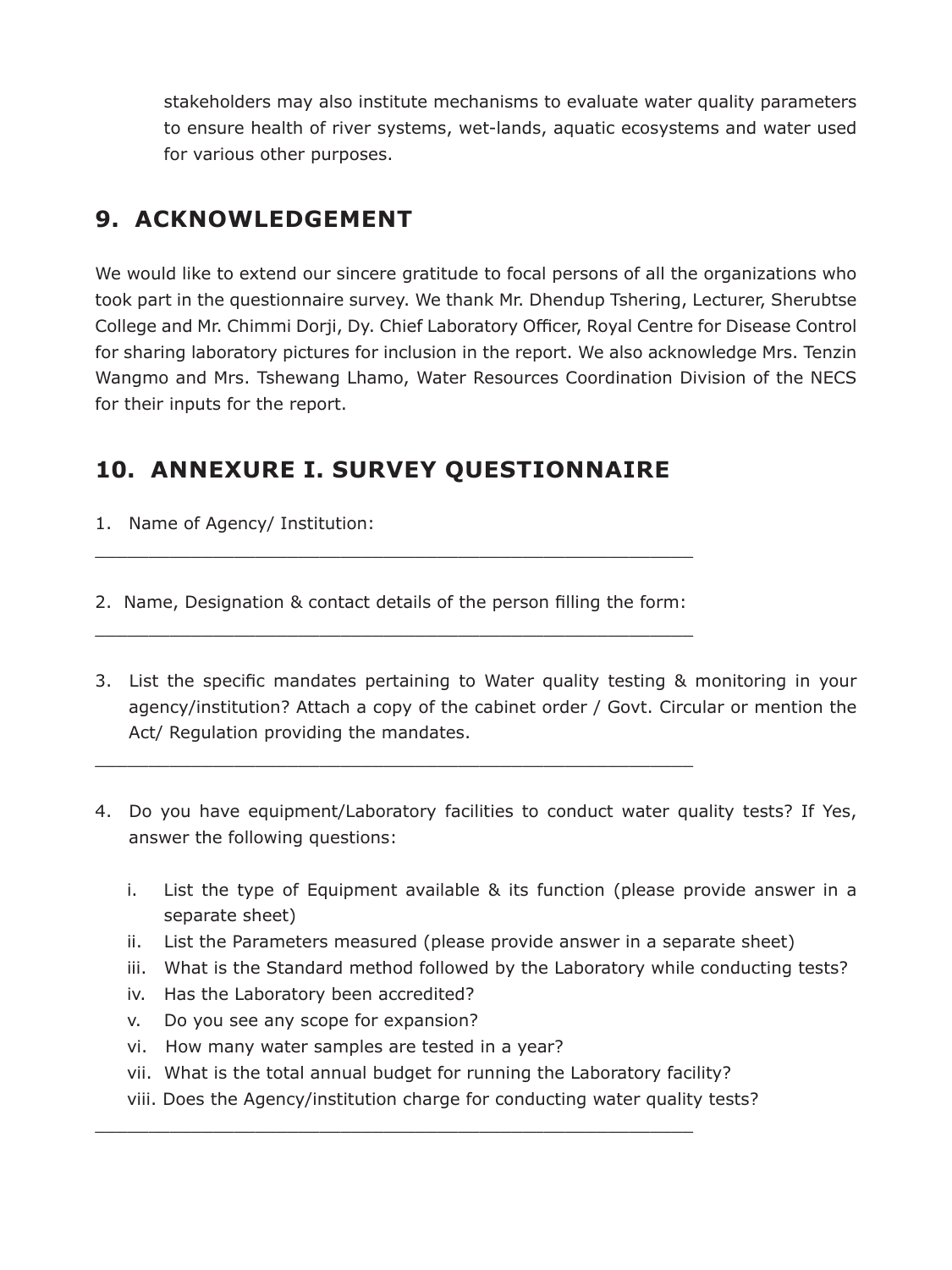5. List the number and qualification of Lab Technicians/Officers involved in the water quality testing and monitoring in your agency.

\_\_\_\_\_\_\_\_\_\_\_\_\_\_\_\_\_\_\_\_\_\_\_\_\_\_\_\_\_\_\_\_\_\_\_\_\_\_\_\_\_\_\_\_\_\_\_\_\_\_\_\_\_\_\_\_

\_\_\_\_\_\_\_\_\_\_\_\_\_\_\_\_\_\_\_\_\_\_\_\_\_\_\_\_\_\_\_\_\_\_\_\_\_\_\_\_\_\_\_\_\_\_\_\_\_\_\_\_\_\_\_\_

\_\_\_\_\_\_\_\_\_\_\_\_\_\_\_\_\_\_\_\_\_\_\_\_\_\_\_\_\_\_\_\_\_\_\_\_\_\_\_\_\_\_\_\_\_\_\_\_\_\_\_\_\_\_\_\_

\_\_\_\_\_\_\_\_\_\_\_\_\_\_\_\_\_\_\_\_\_\_\_\_\_\_\_\_\_\_\_\_\_\_\_\_\_\_\_\_\_\_\_\_\_\_\_\_\_\_\_\_\_\_\_\_

- 6. High light any critical issues and challenges in terms of existing set up for water quality testing and monitoring in Bhutan.
- 7. Do you think there is a need to have a National Reference Laboratory for the country? If Yes, provide suggestions.

8. Any other suggestions/comments.

### **11. ANNEXURE II. SURVEY RESPONDENTS (AGENCIES)**

- 1. Dhendup Tshering, Lecturer, Sherubtse College, Royal University of Bhutan
- 2. Tandin Wangchuk, Engineer, National Center for Hydrology and Meteorology
- 3. Tsheten Dorji, Project Officer, Royal Society for Protection of Nature
- 4. Norbu Wangdi (PhD), Dy. Chief Forestry Officer, Ugyen Wangchuck Institute for Conservation and Environmental Research
- 5. Dechen Yangden, Chief Engineer, Water and Sanitation Division, Department of Engineering Services, Ministry of Work and Human Settlement
- 6. Chimmi Dorji, Dy. Chief Laboratory Officer, Royal Centre for Disease Control, Ministry of Health
- 7. Shristi sharma, Wangchu Water keeper, Clean Bhutan
- 8. Sonam Moktan, Laboratory Assistant, College of Natural Resources, Royal University of Bhutan
- 9. Letro Tshering, Laboratory Officer, National Food Testing Laboratory, BAFRA
- 10. Nakphel Drukpa, Principal Engineer, Thimphu Thromde
- 11. Passang Dema, Environment Technician, National Environment Commission **Secretariat**
- 12. Jamyang, Specialist, Soil & Plant Analytical Laboratory, National Soil Services Centre, Department of Agriculture
- 13. Dawa Chogyel, Chief / Environment Analyst, Department of Industry, Ministry of Economic Affairs